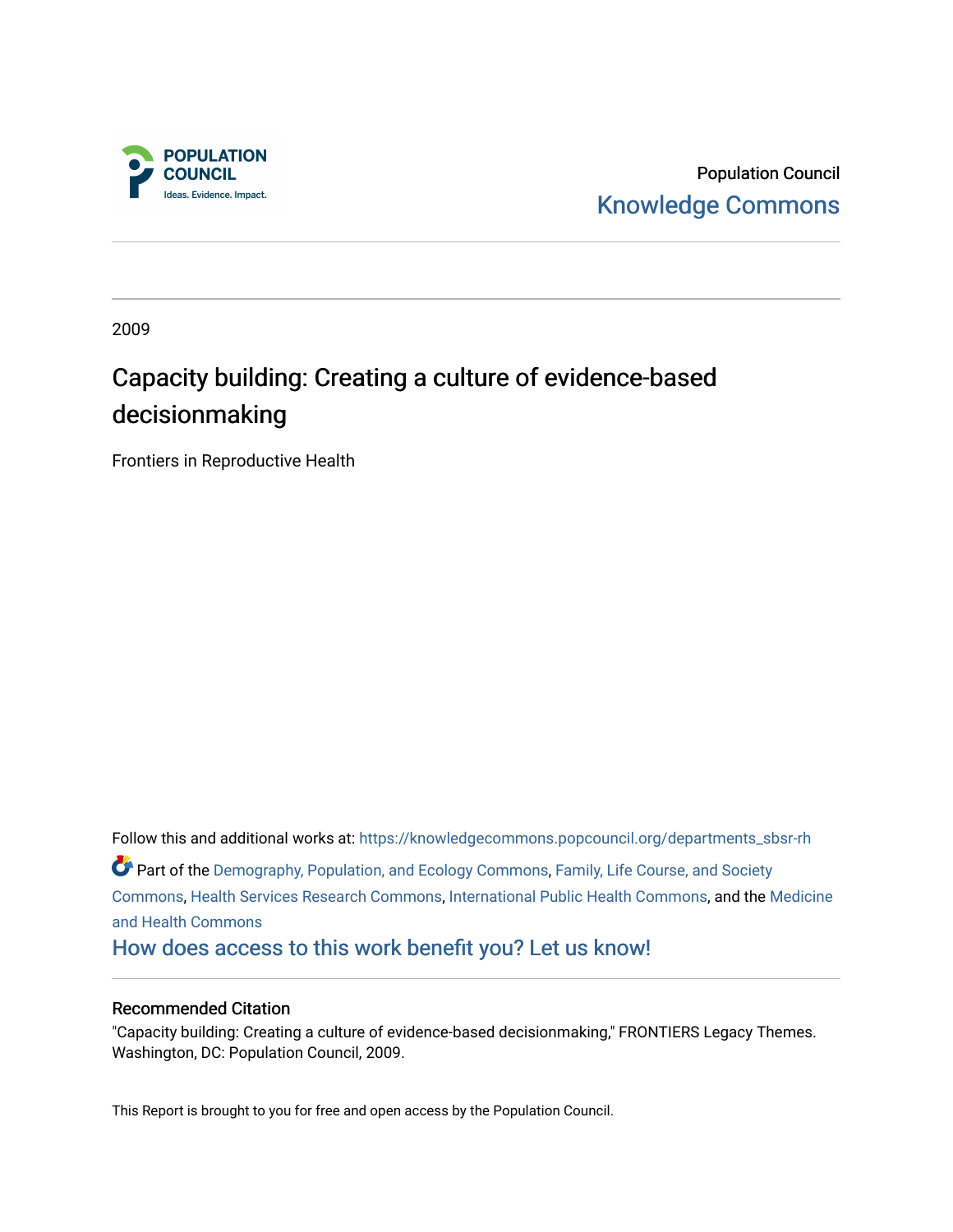

*Legacy Series:* CAPACITY BUILDING

### **Creating a Culture of Evidence Based Decision‐making**

For research to have significant impact, it is important to have not only trained individuals and institutions capable of conducting research, but also program managers and donors who believe in making decisions based on evidence (Foreit 2006a). Building operations research (OR) capacity has two major tasks therefore: building skills in conducting research and creating a culture of evidence based decision‐making. This focus on fostering research utilization through capacity building has been a major contribution of the FRONTIERS legacy.

This paper is part of a series of eight *Legacy Papers* synthesizing major lessons learned through research conducted under the Frontiers in Reproductive Health Program (FRONTIERS).

The full set of *Legacy Papers* includes the following:

- -- **Capacity Building**
- **-- Family Planning**
- **-- Female Genital Mutilation/Cutting**
- **-- Gender**
- **-- Integration of Services**
- **-- Sustainability of Services**
- **-- Utilization of Research Findings**
- **-- Youth Reproductive Health**

The complete reports referenced in<br>these persons are supplied and in the set these papers are available online:

**[www.popcouncil.org/frontiers](http://www.popcouncil.org/frontiers)**

#### **Box 1. Overview of FRONTIERS Capacity Building:**

- $\checkmark$  Courses taught in 63 venues
- $\checkmark$  1,171 participants from 72 countries trained
- $\checkmark$  34 proposals developed at workshop and funded by non-FRONTIERS sources
- $\checkmark$  24 WTP surveys funded by non-FRONTIERS sources
- $\checkmark$  OR training capacity institutionalized in five organizations

The FRONTIERS capacity building initiative began in 1999 in response to the need for developing‐country partners and institutions to conduct research, understand study findings, and develop policies and programs based on evidence. Five courses were developed:

- OR for Managers (5 days)
- OR Proposal Development Workshop (10 days)
- Scientific Writing for Reproductive Health (3 days)
- Financial Sustainability Workshop (5 days)
- Willingness to Pay (WTP) Course and Manual (1 day)

Over the course of 10 years, the results of FRONTIERS capacity building efforts (*Box 1*) yielded important lessons about ways of building capacity, the effectiveness of capacity building efforts, and approaches for institutionalizing the capacity to conduct and use OR.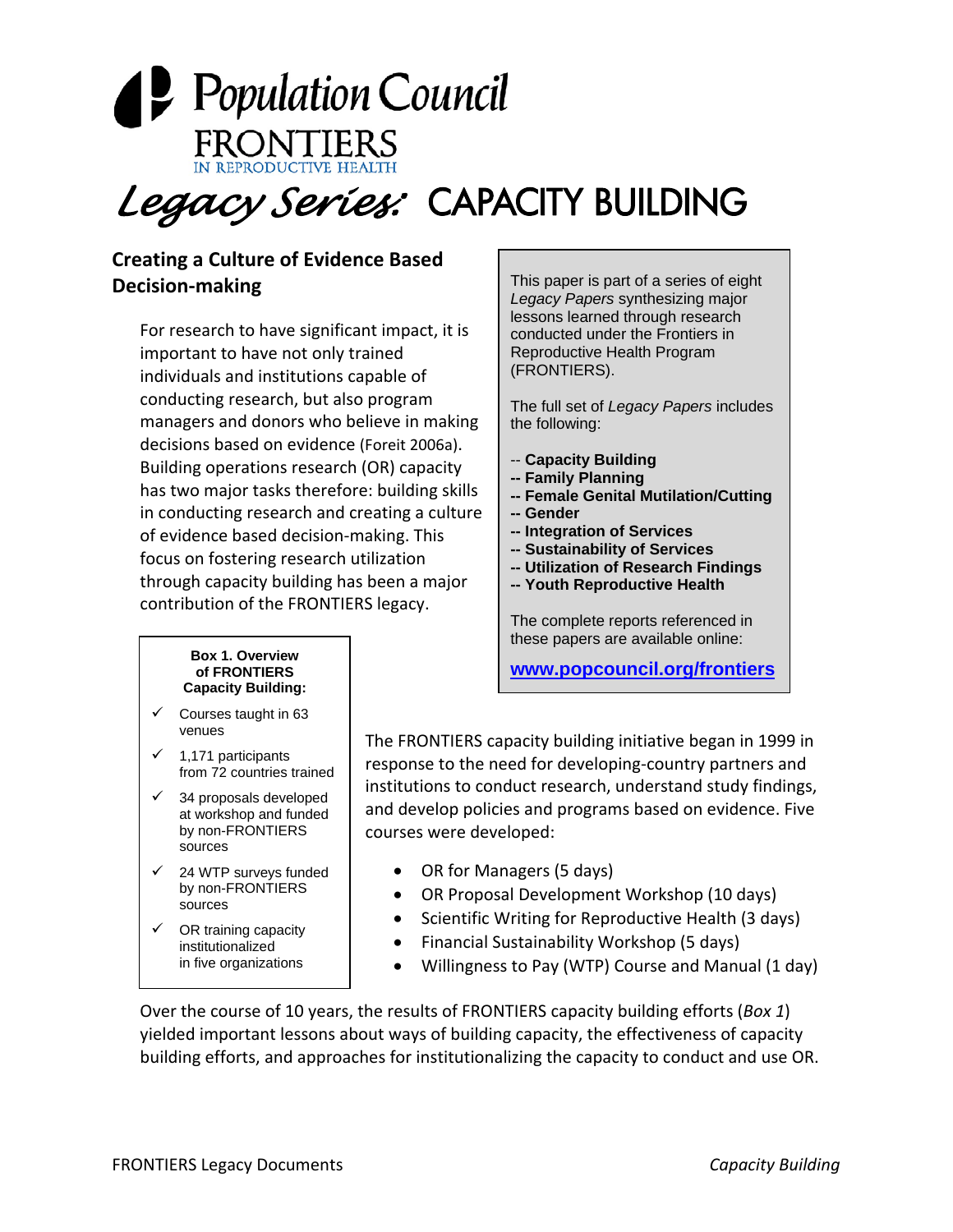### **Meeting Demand for Capacity Building**

**Demand for OR training is great.** The FRONTIERS capacity building approach, with emphasis on applied research, generated significant demand for courses, making capacity building a relatively inexpensive component. Organizations both within and outside the USAID community were willing to heavily leverage OR and Scientific Writing Workshops. FRONTIERS provided materials and instructors, while co‐sponsors covered venue and participant costs. Resource leveraging ranged from 50 percent or more in Asia to almost 100 percent in Africa, Europe, US, and with World Health Organization (WHO) (Khan et al. 2005).

**Capacity building activities attract users beyond traditional USAID partners and reproductive health**. Courses included participants among groups such as the World Wildlife Fund and US Centers for Disease Control, as well as USAID collaborating agencies (CAs) and developing country partners. Demand for training exists among large donor and technical assistance organizations such as the World Health Organization (WHO) and the Global Fund to fight AIDS, TB and Malaria, as well as among nongovernmental organizations (NGOs), universities, and research organizations. In addition, organizations specializing in HIV, malaria, nutrition, tuberculosis, and maternal and child health requested and participated in courses (Population Council 2003; Foreit 2006a).

### **Increasing Availability of Training Materials**

**OR training should be made available to both program managers and researchers.** To use OR findings for decision‐making, managers must understand the OR process and how research can guide program development and strengthening. Likewise, many researchers, especially in academia, may need to learn to work with managers to undertake research and communicate findings with clear and explicit programmatic applications. Experience, particularly in capacity building for OR around economic analysis, has shown the importance of having at least two participants per organization at trainings to help create critical mass of expertise. Participants from each organization should have complementary skills—such as management, research, financial planning, and service delivery (Bratt et al. 2008; Foreit 2006b).

**Materials posted online reach a large audience***.* Adapting course‐based training curricula and materials for use as "distance‐learning" on the web greatly increases availability and use, thus increasing individuals and organizations benefiting. OR materials posted online (*Box 2*) account for about 25 percent of page views on the FRONTIERS website—between 1,000 and 1,500 page views per month.

#### **Box 2. FRONTIERS Online Courses and Manuals**

- *OR for Managers of Reproductive Health Programs*
- *Scientific Writing for Reproductive Health Programs*
- *Systematic Screening: A Manager's Manual*
- *Designing HIV/AIDS Intervention Studies: An Operations Research Handbook*
- *Willingness to Pay Surveys for Setting Prices for Reproductive Health Products and Services*
- *Handbook for Family Planning Operations Research Design*
- *Assessing Integration Methodology (AIM): A Handbook for Measuring and --Assessing the Integration of Family Planning and Other Reproductive Health Services*
- *ECP Handbook: Introducing and Mainstreaming the Provision of Emergency Contraceptive Pills in Developing Countries*
- *Balanced Counseling Strategy Toolkit*
- *Balanced Counseling Strategy Plus: A Toolkit for Family Planning Service Providers Working in High HIV/STI Prevalence Settings*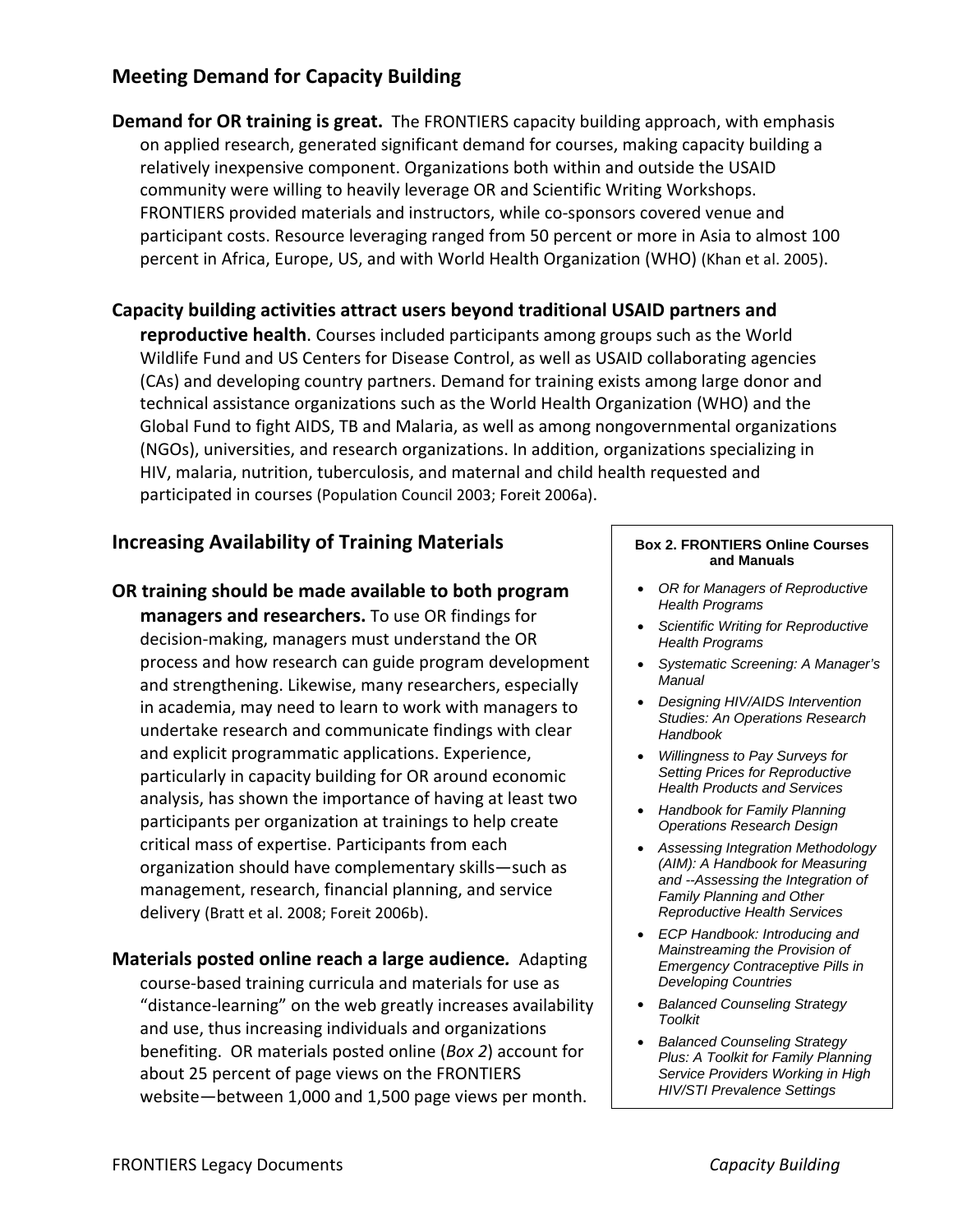### **Utilization and Effectiveness of Training**

**Workshops are an effective method of producing fundable OR proposals, and the results of OR projects developed at workshops are utilized.** As of 2008, about 40 proposals prepared by course participants had been funded by non‐FRONTIERS sources including other donors, private foundations, and USAID Missions. In Bolivia,

*"In real life it is always a problem to find money and it is really long-long process. But interest is now… and University has decided to arrange the course with own resources*."

--National Academy of Postgraduate Study, Kiev, Ukraine

successful interventions initially developed at OR workshops were still in place or scaled up in several organizations three years after conclusion of the studies (Gonzáles and Vernon 2005). A regional project in Asia training professionals in developing, implementing, costing, and monitoring reproductive health projects attracted 157 participants from 17 countries. Support from other CAs contributed over half (52%) of the costs of the nine training workshops conducted (Khan et al. 2005).

**Most trainees use the skills they acquire.** Follow‐up surveys of trainees show most used acquired skills for program development, conducting OR, teaching, organizing similar trainings and paper writing. For example, a survey of workshop participants in South Asia conducted four to 38 months after training revealed 70 percent were using their newly acquired skills: specifically, 48% used the training in conducting OR, 37 percent in strengthening programs through using research results, and 15 percent in teaching. In addition, participants share skills with their colleagues (Khan et al. 2005).

## **Box 3. Why Institutionalization of Capacity Building Can Fail**  Not all capacity building efforts succeed. Factors inhibiting success of OR capacity building include the following in specific countries: -- Administrative changes that remove managerial support for OR -- Administrative limitations that prevent institutionalization -- Personnel changes that remove trained personnel from the organization -- Failure of organization to offer capacity building without technical or financial support -- Political change and physical disasters that prevent implementation of projects --Barriers to retaining research professionals for work in service delivery organizations A vital element in institutionalization is continued commitment to the use of OR by management. Khan et al. 2005; PSTC 2008; RHRU 2003